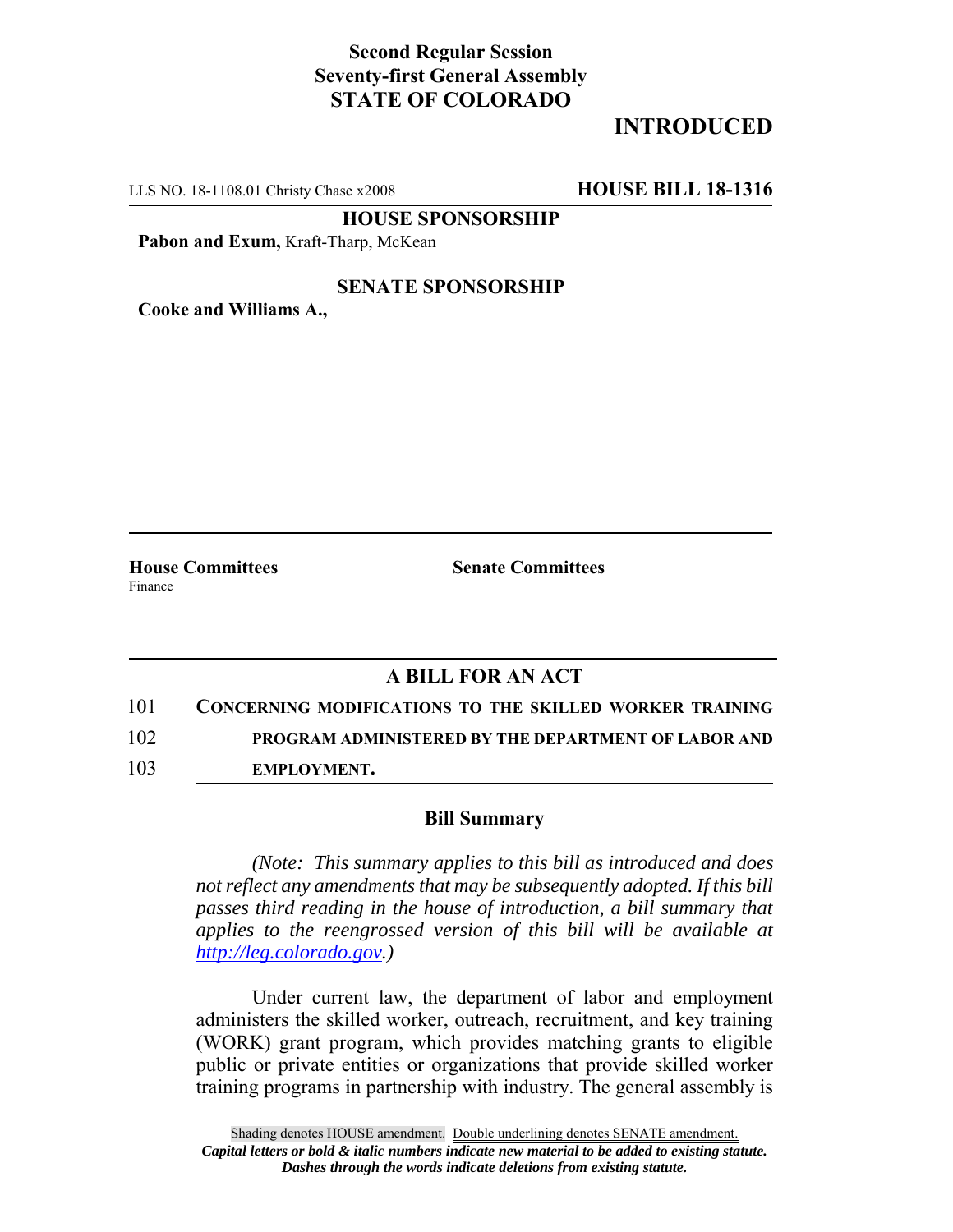directed to appropriate \$10 million for the WORK grant program for the 2015-16, 2016-17, and 2017-18 fiscal years.

- The bill:
- ! Extends the program for 3 fiscal years;
- ! Specifies deadlines for the department to award and issue matching grants to recipients;
- ! Requires, instead of permits, the department to develop an expedited application process for award recipients seeking to extend or increase an existing grant award; and
- ! Requires the general assembly to appropriate an additional \$10 million for the WORK grant program for the 2018-19, 2019-20, and 2020-21 fiscal years and specifies how the money available for matching grants must be allocated.

1 *Be it enacted by the General Assembly of the State of Colorado:*

2 **SECTION 1.** In Colorado Revised Statutes, 8-83-304, **amend**

3 (1)(b)(I), (1)(d) introductory portion, and (2) as follows:

 **8-83-304. Skilled worker outreach, recruitment, and key training grant program - creation - award criteria.** (1) (b) (I) For the 2015-16 through 2018-19 fiscal years, The department shall administer the grant program by accepting and processing matching grant applications submitted pursuant to this section, and the grant review committee shall review and make recommendations for awarding matching grants. The department shall develop application guidelines, 11 and establish deadlines for the grant program, and may develop an expedited application process in accordance with subsection (1)(d) of this 13 section.

14 (d) Notwithstanding the requirements of the "Procurement Code", 15 articles 101 to 112 of title 24, the department may SHALL use an expedited 16 procedure for accepting and reviewing an application from an eligible 17 applicant that received matching grant awards in the 2015-16 or 2016-17 18 A PRIOR fiscal year and is applying for an additional matching grant or to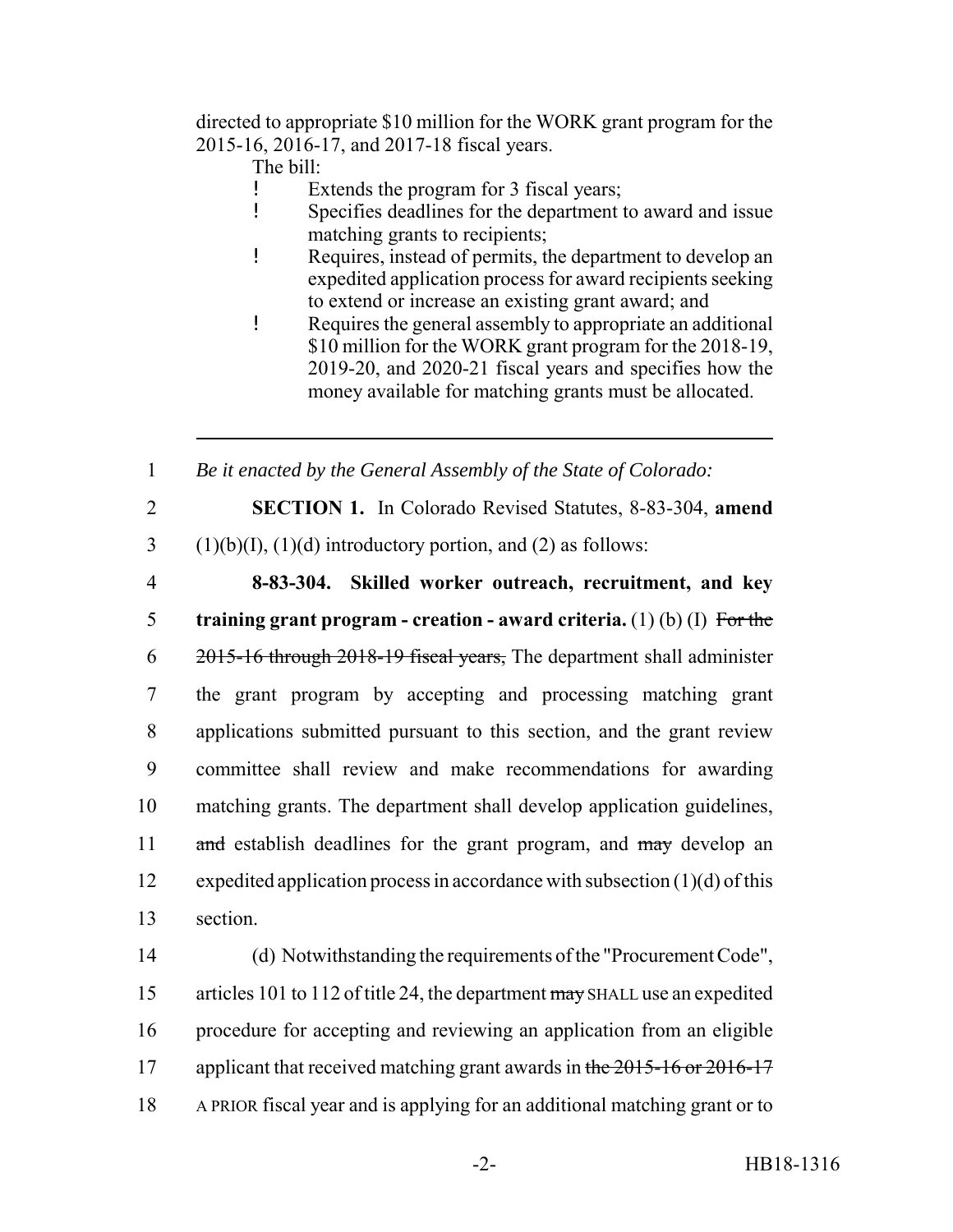extend a matching grant award under an existing agreement if:

 (2) No later than January 1, 2016, and no later than each January 3 thereafter through January 1, 2018, The department shall start accepting 4 grant applications for matching grants to be awarded BY JANUARY 1 OF EACH YEAR; SHALL AWARD GRANTS pursuant to section 8-83-305 WITHIN NINETY DAYS, BUT no later than the April 1, following the application submittal deadline; AND SHALL ISSUE GRANT AWARDS TO RECIPIENTS WITHIN FORTY-FIVE DAYS AFTER NOTIFYING THE AWARD RECIPIENTS OF THE GRANT AWARD.

 **SECTION 2.** In Colorado Revised Statutes, 8-83-305, **amend** 11  $(2)(c)$  as follows:

 **8-83-305. Skilled worker outreach, recruitment, and key training grant review committee - creation - membership - duties - grant award recommendations.** (2) (c) (I) After reviewing the grant 15 applications AND SUBJECT TO SUBSECTION  $(2)(c)(II)$  OF THIS SECTION, the grant review committee shall make recommendations about which eligible applicants should be awarded matching grants and the amounts 18 of the matching grants. which Recommendations shall be based on the committee's determination as to which eligible applicants best satisfy the 20 grant criteria pursuant to paragraphs  $(a)$  and  $(b)$  of this subsection  $(2)$ 21 SUBSECTIONS  $(2)(a)$  AND  $(2)(b)$  OF THIS SECTION. The grant review committee shall submit its recommendations to the executive directors of the departments of labor and employment and higher education and the director of the office. After considering the grant review committee's 25 recommendations AND SUBJECT TO SUBSECTION  $(2)(c)(II)$  OF THIS SECTION, the executive directors and the director shall jointly determine to whom and in what amounts to award matching grants. Grants shall be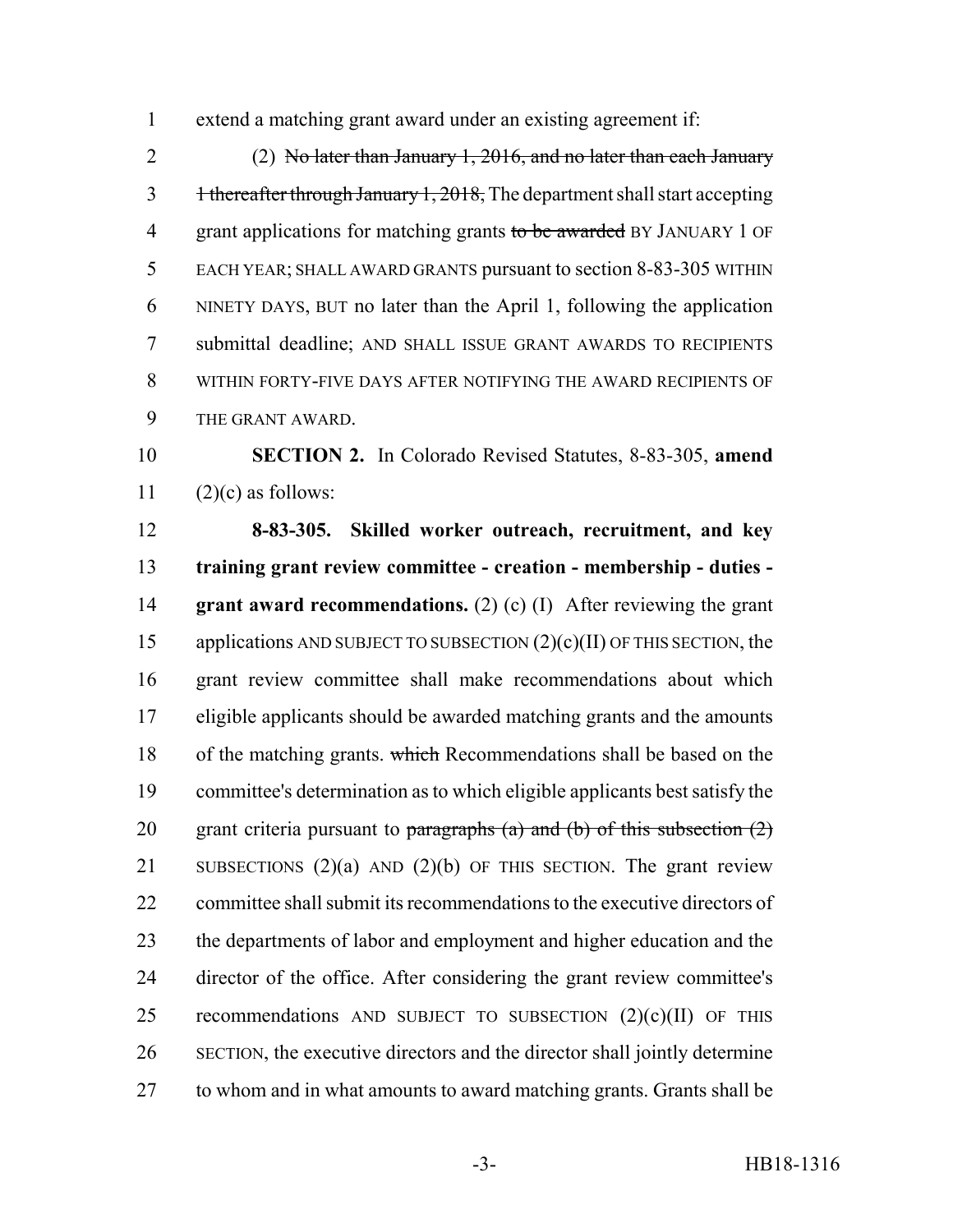awarded WITHIN NINETY DAYS, BUT no later than the April 1, following 2 the application submittal deadline, AND THE DEPARTMENT SHALL ISSUE THE GRANT AWARDS WITHIN FORTY-FIVE DAYS AFTER NOTIFYING THE AWARD RECIPIENTS OF THE GRANT AWARDS.

 (II) FOR THE 2018-19, 2019-20, AND 2020-21 FISCAL YEARS, THE GRANT REVIEW COMMITTEE SHALL ENSURE THAT IT RECOMMENDS MATCHING GRANT AMOUNTS, AND THE EXECUTIVE DIRECTORS AND DIRECTOR OF THE OFFICE SHALL ENSURE THAT THEY AWARD MATCHING GRANTS, IN ACCORDANCE WITH THE ALLOCATION OF AVAILABLE MONEY 10 IN THE WORK FUND SPECIFIED IN SECTION 8-83-307 (3)(b).

 **SECTION 3.** In Colorado Revised Statutes, 8-83-306, **amend** (2) introductory portion; and **add** (3) as follows:

 **8-83-306. Reports.** (2) By May 1, 2017, and by each May 1 14 thereafter through May 1, 2020 THE MAY 1 FOLLOWING THE LAST FISCAL YEAR IN WHICH THE GENERAL ASSEMBLY APPROPRIATES MONEY TO THE FUND PURSUANT TO SECTION 8-83-307 (3), the grant review committee 17 shall submit an annual report to the governor, the senate committee on business, labor, and technology or its successor committee, and the house of representatives committee on business affairs and labor or its successor committee. The grant review committee shall include in the report at least the following information:

 (3) SECTION 24-1-136 (11)(a)(I) DOES NOT APPLY TO THE 23 REPORTING REQUIREMENT SPECIFIED IN SUBSECTION (2) OF THIS SECTION. **SECTION 4.** In Colorado Revised Statutes, 8-83-307, **amend** (3) as follows:

 **8-83-307. Skilled worker outreach, recruitment, and key training grant program fund - creation.** (3) (a) For the 2015-16,